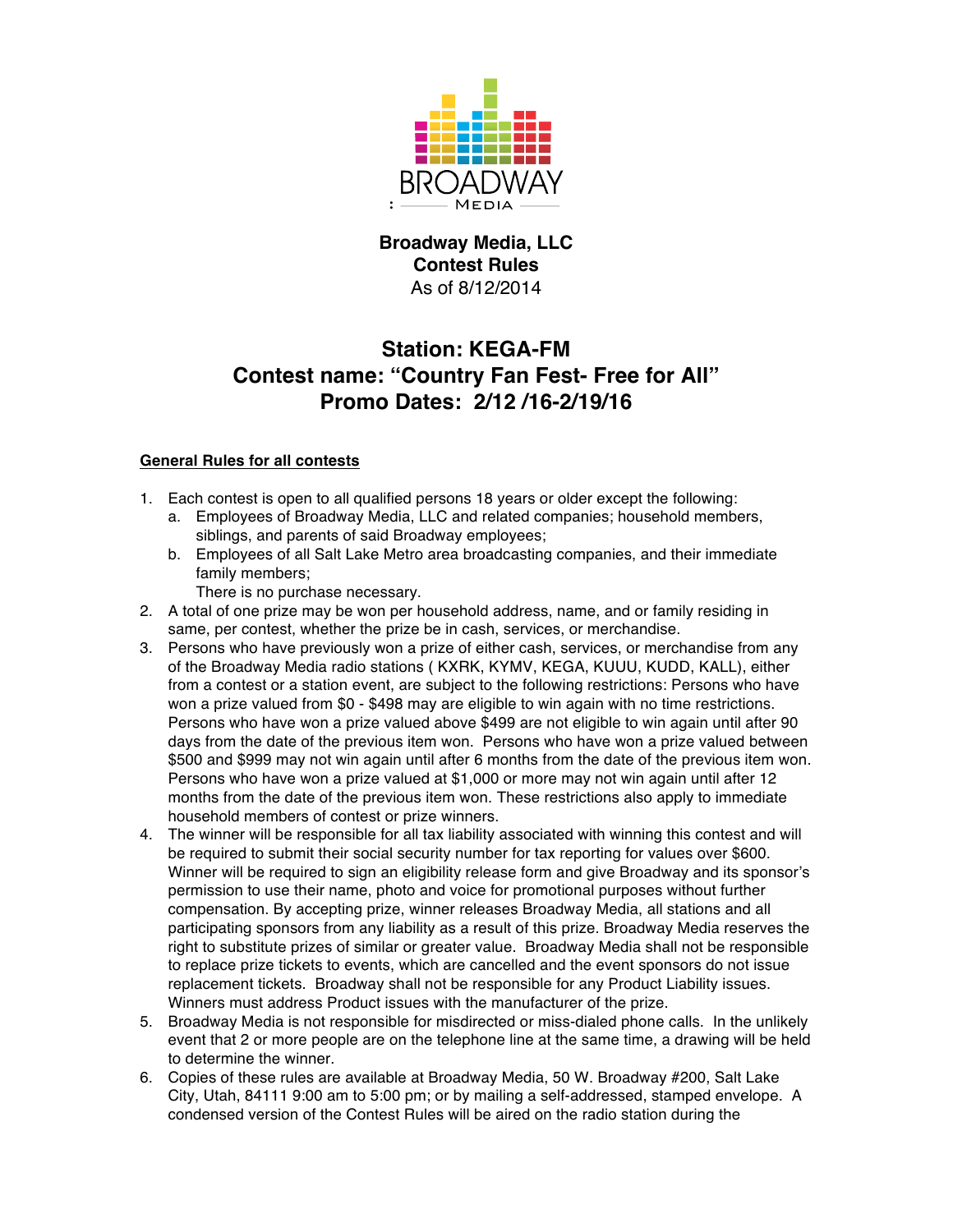respective contest period. Contest rules are also posted on station web sites where available.

- 7. All decisions by the judges and/or administrators of the contest are final.
- 8. Prizes will not be awarded until winner has been verified for eligibility through the Broadway Media Business Office. Verification may take up to 3 weeks. Prizes must be claimed in a timely manner. Prized not picked up within 30 days will be considered abandoned. Some prizes may expire. Broadway will not be required to replace expired items. Office hours for prize pickup are 9:00 am to 5:00 pm Monday through Friday at the address listed in #6.
- 9. Prizes are non-transferable and will be awarded to the winner only, based on eligibility.
- 10. Picture ID is required in order to claim a prize.
- 11. Prize will not be mailed. Winner must pick up prize in person and sign proof of receipt and contest rules.
- 12. Winner must be a legal resident of Utah.
- 13. Contest rules may be modified by Broadway Media at any time.

## **Specific rules for this contest**

- **1.** These are the specific contest rules for the "**Country Fan Fest- Free For All** " on KEGA-FM
- 2. DATES OF CONTEST: "**Country Fan Fest – Free For All** !" Contest will run from February 12, 2016- (5pm) – February 19, 2016 (5pm). (The "Contest Period").
- 3. HOW TO PLAY: Listeners can have the chance to win during the 6:10a, 7:10a, 9:10a, 12:10p and 5:10p weekdays. On-air dj's will give listeners a que to call during the designated hours and random caller will be the winner.
- 4. Prize: 1 Pair of Day passes to Country Fan Fest on July  $15<sup>th</sup>$  and  $16<sup>th</sup>$  at Desert Peaks Arena in Tooele, UT.
- 5. Prized are provided by Broadway Media and Country Fan Fest.
- 6. By participating, where allowed by law, all participants and winner(s) grant the Company exclusive permission to use their names, characters, photographs, voices, and likenesses in connection with this promotion of this and other contests and waive any claims to royalty, right, or remuneration for such use.
- 7. The Company reserves the right to change or discontinue the contest at any time and/or to extend the end date. If the contest is changed or discontinued, the Company assumes no liability of any kind to any player who has participated in the contest. Any changes to the contest rules will be announced on the Show and posted on the Show's website at www.1015theeagle.com within a reasonable time prior to taking effect. Material modifications shall be announced on-air, when practical. By participating in this contest, you agree to be bound by these contest rules, any modifications thereof, and by all other rules imposed by Company management. If due to circumstances beyond the control of Company, any event associated with this contest or the prize is delayed, rescheduled, postponed or cancelled, Company reserves the right, but not the obligation, to cancel or modify the contest and shall not be required to award a substitute prize.
- 8. These rules are in addition to, and complement, any rules said or posted that govern contests on the Show. In the event of any discrepancy between these rules and the Company's General Contest Rules as posted or otherwise disseminated, these rules shall supersede.
- 9. The rules, rights or regulations set forth by the Show for its contests will apply to any Show contest winner, including any winner of the "Country Fan Fest- Free For All " contest, and they may be subject to change without notice. The contest rules may be viewed on the Internet at www.1015Eagle.com
- 10. 101.5 The Eagle and Broadway Media is not responsible for incorrect pouncing or missed phone calls or busy lines
- 11. There will be no roll overs of prizes
- 12. Winners will be contacted when prizes are available for pick up.
- 13. Prizes will have to be picked up by the winner at 50 west Broadway Suite 200 Utah 84101